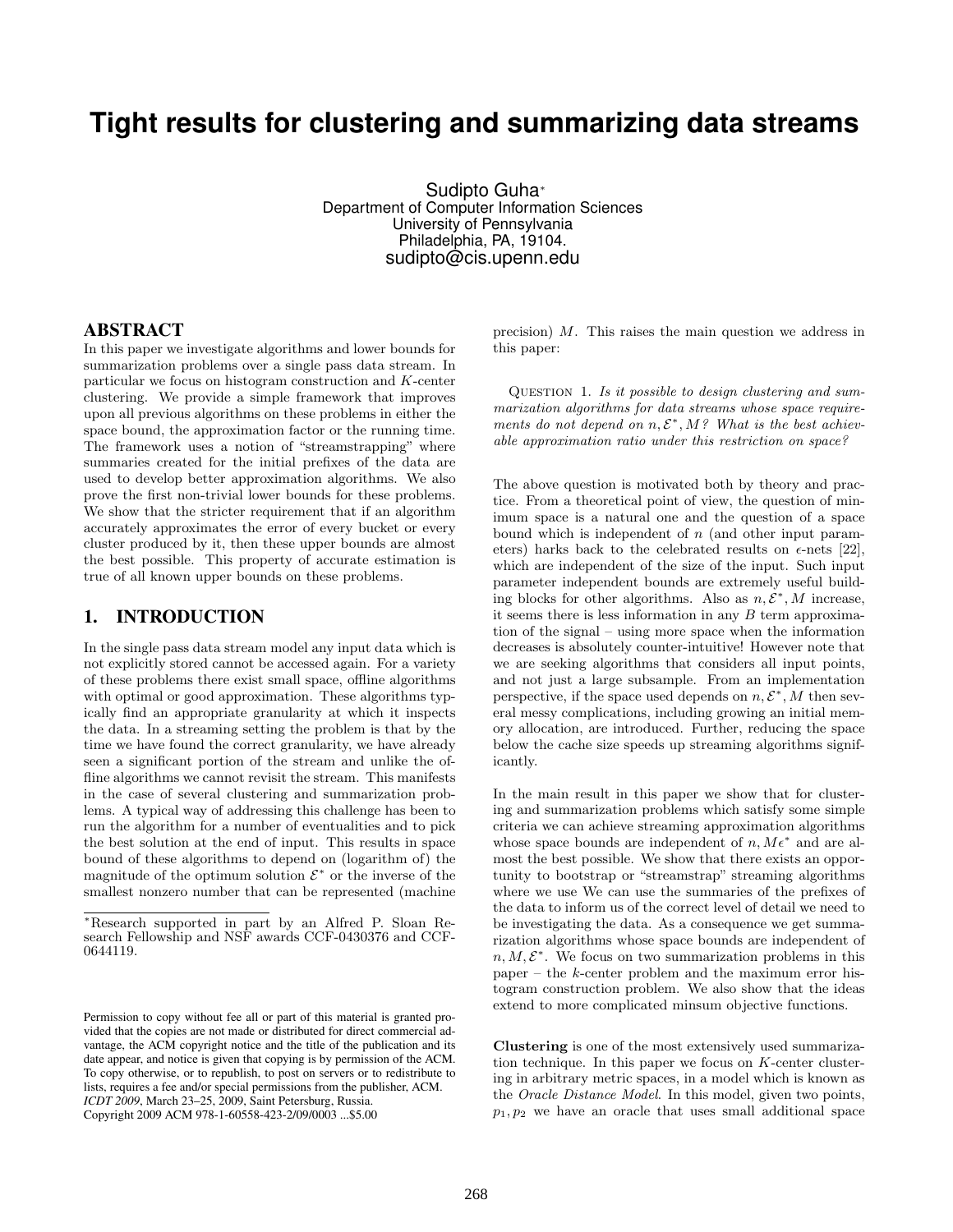and determines their distance. The goal, given  $n$  points  $P = p_1, \ldots, p_n$  is to identify K centers  $p_{i_1}, \ldots, p_{i_k}$  such that  $\max_{x \in P} \min_{j \leq K} d(x, p_{i_j})$  is minimized. In other words, we are asked to find the smallest radius  $\mathcal{E}^*$  such that if disks of radius  $\mathcal{E}^*$  are placed on the chosen centers then every input point is covered. The minsum variant of this problem is the well known k-median clustering problem where we seek to minimize  $\sum_{x \in P} \min_{j \leq K} d(x, p_{i_j}).$ 

The oracle distance model allows us to consider complicated metric spaces which are difficult to embed in known and simpler metric spaces (for example, euclidean, hamming). With the growth of richer web applications, analysis of blog posts, this model of clustering will only grow in relevance. However a downside of the oracle distance model is that unless  $p_1, p_2$  are stored, their distance can only be imputed based on other information stored. In an early result, Charikar et. al [6] gave a single pass streaming 8 approximation algorithm which uses  $O(K)$  space. Note that based on the  $NP$ -Hardness of deciding if a dominating set of size  $K$  exists, achieving an approximation ratio better than 2 for the Kcenter problem is NP-Hard. It is possible to achieve a  $2(1+\epsilon)$ approximation with a space bound of  $O(\frac{K}{\epsilon} \log(M\mathcal{E}^*))$ , in a streaming setting using geomteric discretization of the distances.

The histogram construction problem is defined as: given a sequence of n numbers,  $x_1, \ldots, x_n$  representing a vector  $X \in \mathcal{R}^n$ , construct a piecewise constant representation H with at most  $B$  pieces such that a suitable objective function  $f(X, H)$  is minimized. For example, the VOPT histogram problem seeks to minimize  $||X - H||_2^2$ , the maximum error histogram seeks to optimize  $||X - H||_{\infty}$ . These have recently been used in approximate query answering [1], time series mining [5], curve simplification [3]. In query optimization, after the frequencies have been aggregated, the serial histograms considered by Ioannidis [18] correspond to piecewise constant representation. This initiated a lot of research leading up to the dynamic programming algorithms provided by Jagadish et. al [19]. Since the end use of histograms is approximation, it was natural to consider approximation algorithms for histograms which was addressed in [12, 13]. These works also provided streaming algorithms for histogram construction, namely when  $\dots, x_i, \dots$  were provided one at a time in increasing order of  $i$  and the algorithms are restricted to use sublinear space. Since then a large number of algorithms have been proposed, for many different measures and in particular the maximum error, many of which extend to streaming algorithms [16, 4, 20]. However for every algorithm proposed till date, for any error measure, the space bound depends either on  $\log n$ ,  $\log \mathcal{E}^*$  or  $\log M$ . As in the K-center problem, these streaming algorithms depend on geometric discretization.

Our Contribution: We focus on single pass insertion only (no deletion or updates) streaming algorithms. We begin with the results for specific problems:

1. For the model where  $\dots, x_i, \dots$  are presented in increasing order of i, we provide a  $(1+\epsilon)$  approximation algorithm for the maximum error and VOPT error histogram construction with space requirements  $\frac{B}{\epsilon} \log \frac{1}{\epsilon}$ 

and  $\frac{B^2}{\epsilon} \log \frac{1}{\epsilon}$  respectively, which are independent of  $n, \mathcal{E}^*, \mathcal{M}$ . The running time of both algorithms are  $O(n)$  plus smaller order terms. For the VOPT error this improves the previous best space bound of an algorithm with  $O(n)$  running time by a factor B. For the maximum error, when  $\epsilon \leq 1/(40B)$ , we show that an algorithm must use use  $\Omega(\frac{B}{\epsilon \log \frac{B}{\epsilon}})$  space if it simultaneously achieves a (i) a  $(1 + \epsilon)$  approximation and (ii) for each of the buckets produced in the solution approximates the error of that bucket to additively within  $\epsilon$  times optimum of the actual error of that bucket in the solution. Observe that the second requirement is natural for any good summarization algorithm – and all previous algorithms as well as the two new ones we propose obey this property. This is the first lower bound for any histogram construction algorithm which is stronger than  $\Omega(B)$ . We note that the difficulty of proving a lower bound lies in the fact that the  $\dots, x_i, \dots$  are presented in increasing order of i, which does not conform to known lower bound techniques for data streams where the arbitrary order of input is critical for lower bounds.

2. For the K-center problem, in the oracle distance model, we provide the first  $2(1+\epsilon)$  approximation using space  $O(\frac{K}{\epsilon} \log \frac{1}{\epsilon})$  which is independent of  $n, M, \mathcal{E}^*$ . Our setup easily extends to near optimal results for weighted K-centers. We show that this method improves the approximation ratios for the streaming k-median clustering; however it does not improve previous space bounds which depend on  $\log^2 n$ . For  $\epsilon \leq 1/10K$ , we also show that if a deterministic algorithm simultaneously provides  $2 + \epsilon$  approximation as well as approximates the radius of the clusters it produces to additively within  $\epsilon$  times the optimum, then the algorithm must store  $\Omega(\frac{K}{\epsilon}) = \Omega(K^2)$  points. As in histograms, this requirement means that the clustering produced is sufficiently tight for every cluster.

From a point of view of techniques, all the upper bounds follow the same framework. We use three main ideas: (i) we use the notion of a "thresholded approximation" where the goal is to minimize the error assuming we know the optimum error  $\frac{1}{1}$ , (ii) we run multiple copies (but controlled in number) of the algorithm corresponding to different estimates of the final error and, (iii) we use a "streamstrapping" procedure to use partially completed summarization for a certain estimate to create summarization for a different estimate of error. The first two ideas have been explicitly used in the context of summarization before, see [4, 9, 10, 20, 11] among many others. We are unaware of the use of the third idea in any previous work and we believe that this notion will be useful in a variety of different problems. Interestingly, the formalization of the general framework also provides results superior to all known algorithms for several summarization problems.

In terms of lower bounds, we provide the first non-trivial lower bounds for these problems. Further, we use the fact

<sup>&</sup>lt;sup>1</sup>The thresholded approximation is similar to, but not the same as, approximating the "dual" problem of minimizing size subject to a fixed error.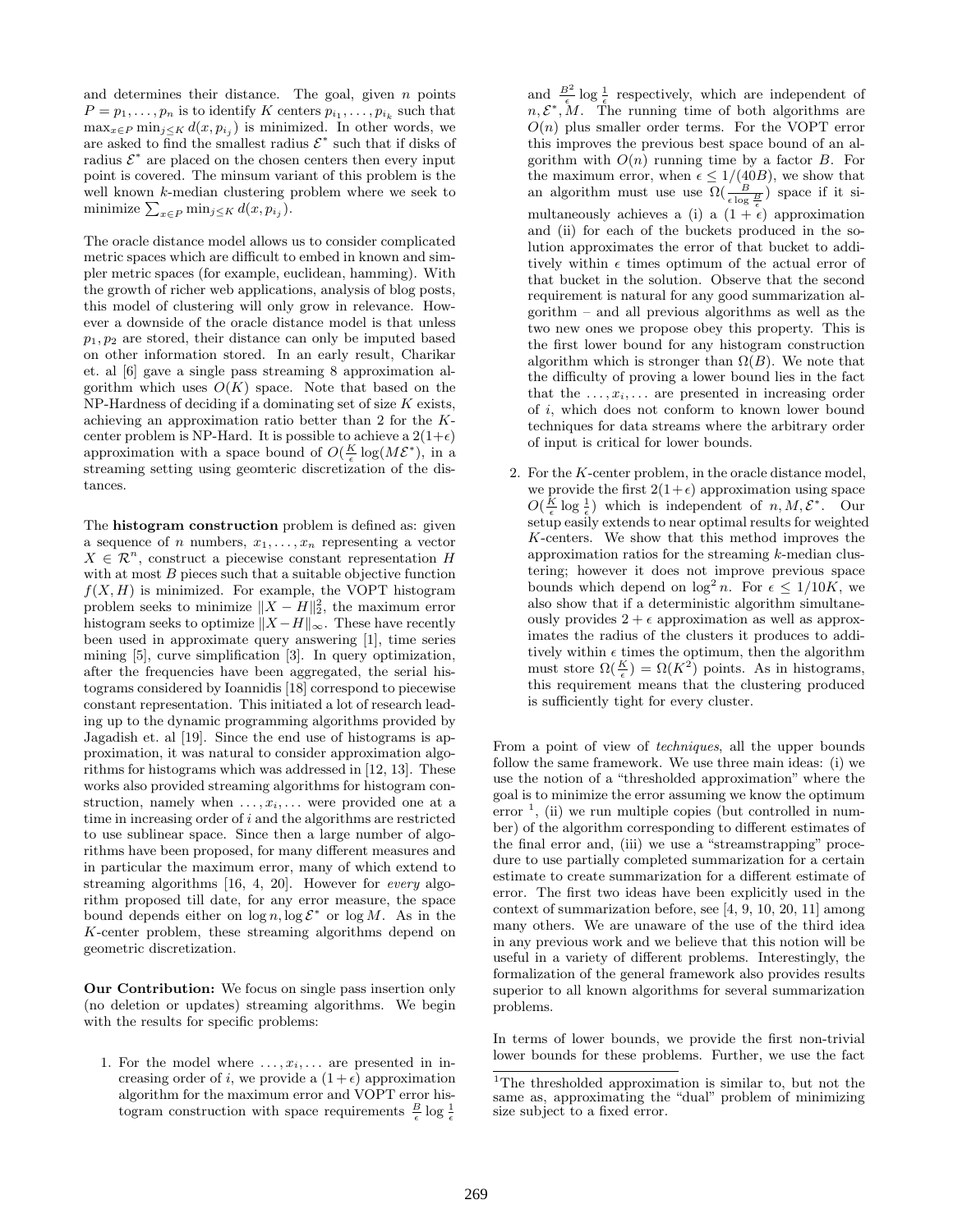that summarization typically entails a tight guarantee (per point, per bucket or per cluster) to develop novel and strengthened lower bounds in this paper. While several of our results are almost tight (upto factors of  $\log \frac{B}{\epsilon}$ ) many interesting open questions remain.

Roadmap: We present the upper bounds in Section 2. We then prove the lower bound for histograms in Section 3 and the lower bounds for the K-center problem in Section 4.

## 2. UPPER BOUNDS

In this section we provide a framework that simultaneously handles a variety of summarization problems. Let  $P$  be a summarization problem with space constraint  $B$  with input X. As easy running examples, consider  $P$  to be the maximum error histogram construction problem or the K-center problem.

## 2.1 The setup: Requirements

Consider summarization scenarios where the following conditions apply:

- Thresholded small space approximations exist. For a problem  $P$  a "thresholded approximation" is defined to be an algorithm which simultaneously guarantees that (i) if there is a solution with summarization size B' and error  $\mathcal E$  (and we know  $\mathcal E$ ), then in small space we can construct a summary of size at most  $B'$  such that the error of our summary is at most  $\alpha \mathcal{E}$  for some  $\alpha \geq 1$  and (ii) otherwise declare that no solution with error  $\mathcal E$  exists.
- The error measure is a Metric error. Let  $\mathcal{E}(Y, H)$  be the summarization error of  $Y$  if the summary is  $H$ . Let  $X \circ Y$  denote concatenation of the input X followed by Y and let  $X(H)$  be the input where every input  $X \in X$ is replaced by the corresponding element  $\hat{x}$  generated from H which best represents x. The  $\mathcal E$  is defined to be a *Metric error* if for any  $X, Y, H, H'$  we have:

$$
\mathcal{E}(X(H) \circ Y, H') - \mathcal{E}(X, H) \le \mathcal{E}(X \circ Y, H')
$$
  

$$
\le \mathcal{E}(X(H) \circ Y, H') + \mathcal{E}(X, H)
$$

For the K-center problem: Hochbaum and Shmoys [17] gave a thresholded approximation algorithm using  $O(K)$  space with  $\alpha = 2$ . Given a threshold  $\mathcal E$  the algorithm maintains a set S such that all points are within distance  $2\mathcal{E}$  from at least one member of S, and every point that violates the condition is added to S. The space required is the size of S which is at most K (or the estimate  $\mathcal E$  is wrong). To see that the clustering radius defines a metric error – consider a clustering given by  $H$  and and replace a point  $x$  by its closest center in  $H$ . The fact that the underlying distances form a metric space and satisfy triangle inequality completes the argument that the metric error property holds.

Thresholded approximation has been used in the context of histograms before, in the context of "dual" problems where the summary size is minimized to achieve a predetermined error [4, 20, 11]. Concretely, recall that the maximum error

histogram construction problem is: given a set of numbers  $X = x_1, x_2, \ldots, x_n$  construct a piecewise constant representation H with at most B pieces such that  $||X-H||_{\infty}$  (both of these are vectors in  $\mathcal{R}^n$ ) is minimized. Now,  $\mathcal{E}(X \circ Y, H') =$  $||X ∘ Y, H'||_{\infty}$  and

 $||X(H) \circ Y, H'||_{\infty} - ||X \circ Y, X(H) \circ Y||_{\infty} \le ||X \circ Y, H'||_{\infty}$  $\|X \circ Y, H'\|_{\infty} \leq \|X(H) \circ Y, H'\|_{\infty} + \|X \circ Y, X(H) \circ Y\|_{\infty}$ 

Now  $\mathcal{E}(X(H) \circ Y, H') = ||X(H) \circ Y, H'||_{\infty}$  and  $\mathcal{E}(X, H) =$  $||X \circ Y, X(H) \circ Y||_{\infty}$ , and thus the error measure for the maximum error histogram problem is a metric error. This property also holds for the square root of the VOPT error, which is the  $\ell_2$  norm.

A thresholded optimum algorithm for the maximum error problem is as follows (see also [15]): observe that if we are to approximate a set of numbers then the best representation is  $(max+min)/2$  and the error is  $(max-min)/2$ . So a simple implementation reads the numbers in the input and keep a running max and min. If  $max - min > 2\mathcal{E}$  at some point (the knowledge of  $\mathcal E$  is used here) then the numbers read so far are declared to be in one bucket and a new bucket is started. This is a greedy algorithm and it is easy to prove by induction over  $B'$  that the greedy algorithm will never use more than  $B'$  buckets. To complete the algorithm, we observe that the  $min, max$  are defined by the set of  $\binom{n}{2}$  intervals and can be found by binary search. Thus for maximum error histograms we have an approximation with  $\alpha = 1$ . The space requirement is  $O(B')$ .

## 2.2 The solution: The StreamStrap Algorithm

Consider the algorithm given if Figure 1.

THEOREM 1. If a thresholded approximation exists for a summarization problem whose error objective is a metric error then for any  $\epsilon \leq 1/10$  the StreamStrap algorithm provides a  $\alpha/(1-3\epsilon)^2$  approximation. The running time is the time to run  $O(\frac{1}{\epsilon} \log \frac{\alpha}{\epsilon})$  copies of the thresholded algorithm plus  $O(\frac{1}{\epsilon} \log(\alpha \mathcal{E}^*M))$  initializations.

**Proof:** Consider the lowest value of the estimate  $\mathcal E$  for which we have an algorithm running currently. Suppose that we had raised the estimate  $j$  times before settling on this estimate for this copy of the algorithm  $\mathcal{A}(\mathcal{E})$ . Let  $X_i$  denote the the prefix of the input just before the estimate was raised for the  $i^{th}$  time over the history of  $\mathcal{A}(\mathcal{E})$ . Let  $H_i$  be the corresponding summary maintained for  $X_i$ . Denote the entire input as  $X_j \circ Y$  and define  $Y_j$  as  $X_j \setminus X_{j-1}$ , that is,  $X_j = X_{j-1} \circ Y_j$ . Suppose the final summary is H. By the metric error property,

$$
\mathcal{E}(X_j(H_j) \circ Y, H) - \mathcal{E}(X_j, H_j) \le \mathcal{E}(X_j \circ Y, H) \le \mathcal{E}(X_j(H_j) \circ Y, H) + \mathcal{E}(X_j, H_j)
$$
 (1)

Now  $\mathcal{E}(X_j, H_j) \leq \mathcal{E}(X(H_{j-1}) \circ Y_j, H_j) + \mathcal{E}(X_{j-1}, H_{j-1}).$  We observe that  $\mathcal{E}(X(H_{j-1}) \circ Y_j, H_j)$  was run for an estimate  $\epsilon \mathcal{E}/\alpha$ , and thus  $\mathcal{E}(X(H_{j-1}) \circ Y_j, H_j) \leq \alpha \frac{\epsilon \mathcal{E}}{\alpha}$  and further for all  $i < j$ , we have  $\mathcal{E}(X_{i-1}(H_{i-1}) \circ Y_i, H_i) \leq \epsilon \mathcal{E}(X_i(H_i) \circ$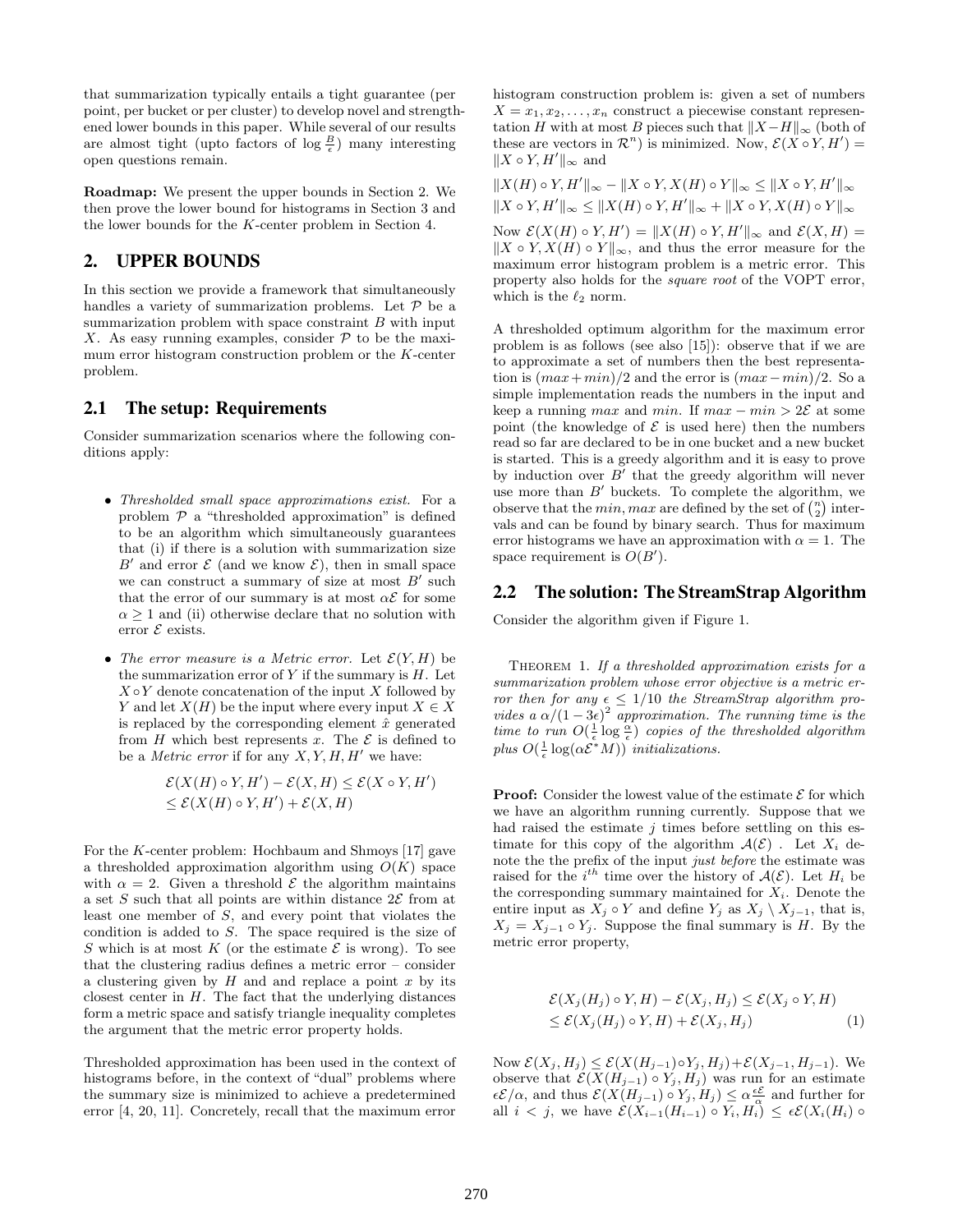#### Algorithm StreamStrap:

- 1. Read the first  $B$  items in the input. This should have summarization error 0 for any reasonable measure since the entire input is stored. Keep reading the input as long as the error is 0.
- 2. Suppose we see the first input which causes non-zero error. The error has to be at least  $1/M$  where M is the largest number possible to represent in the machine. Let this error be  $\mathcal{E}_0$ .
- 3. Initialize and run the thresholded algorithm for  $\mathcal{E} = \mathcal{E}_{0}, (1 + \epsilon)\mathcal{E}_{0}, \ldots, (1 + \epsilon)^{J}\mathcal{E}_{0}$ . We set J such that  $(1 + \epsilon)^{J} > \alpha/\epsilon$ . The number of different algorithms run is  $O(\frac{1}{\epsilon} \log \frac{\alpha}{\epsilon})$ .
- 4. At some point the thresholded algorithm will declare "fail" for some  $\mathcal{E}$ . Then we know that  $\mathcal{E}^* > \mathcal{E}$  for the (recursively) modified instance. We terminate the algorithm for all  $\mathcal{E}' \leq \mathcal{E}$  and start running a thresholded algorithm for  $(1+\epsilon)^J \mathcal{E}'$  using the summarization of  $\mathcal{E}'$  as the initial input. Note that we always maintain the same number of copies of the thresholded algorithm but the error estimates change.
- 5. We repeat the above step until we see the end of input. We now declare the answer for the lowest estimate for which a thresholded algorithm is still running.

#### Figure 1: The StreamStrap Algorithm

 $Y_{i+1}, H_{i+1}$ ). Using telescoping and observing  $\mathcal{E}(X_1, H_1) =$ 0, we get that

$$
\mathcal{E}(X_j, H_j) \leq \sum_{1 < i \leq j} \mathcal{E}(X_{i-1}(H_{i-1}) \circ Y_i, H_i) \leq \frac{\epsilon}{1 - \epsilon} \mathcal{E} \quad (2)
$$

Therefore the error of the algorithm is  $\alpha \mathcal{E} + \mathcal{E} \epsilon/(1-\epsilon)$  which is less than  $\mathcal{E}\alpha/(1-3\epsilon)$  since  $\alpha \geq 1$ . At the same time, if  $H^*$ is the optimum summary for  $X_j \circ Y$ , then by Equations 1 and 2,

$$
\mathcal{E}(X_j(H_j) \circ Y, H^*) - \frac{\epsilon}{1-\epsilon} \mathcal{E} \leq \mathcal{E}(X_j \circ Y, H^*)
$$

But since the algorithm failed for  $\mathcal{E}/(1+\epsilon)$  we know that  $\mathcal{E}(X_j(H_j) \circ Y, H^*)$  is at least  $\mathcal{E}/(1+\epsilon)$ . Therefore,  $\mathcal{E}(X_j \circ$  $(Y, H^*)$  is at least  $\mathcal{E}\left(\frac{1}{1+\epsilon} - \frac{\epsilon}{1-\epsilon}\right) \geq \mathcal{E}(1-3\epsilon)$  for the range of  $\epsilon$  considered. Thus the approximation ratio follows. The number of initializations correspond to  $\log_{1+\epsilon}(\alpha \mathcal{E}M)$  which is  $O(\frac{1}{\epsilon} \log(\alpha \mathcal{E}^*M)).$  $\Box$ 

## 2.3 Applications I: MinMax objectives

The important aspect of a minmax guarantee is that it applies to all the data points, and thus thresholded algorithms are very natural for this problem.

THEOREM 2 (K-CENTER). We have a single pass  $2 +$  $\epsilon$  approximation for K center using  $O(\frac{K}{\epsilon} \log \frac{1}{\epsilon})$  space and  $O(\frac{Kn}{\epsilon} \log \frac{1}{\epsilon} + \frac{K}{\epsilon} \log M \mathcal{E}^*)$  time when the points are input in an arbitrary order. Note that the radius of any cluster computed by the algorithm is additively within  $\epsilon \mathcal{E}^*$  of the true radius of that cluster using that center.

Proof: The main claim follows from applying Theorem 1 with  $\epsilon' = \epsilon/20$  and  $\alpha = 2$ . The per cluster guarantee comes from the following facts: first, the error is a min-max objective and applies to every point in the input, secondly the  $\sum_{i < j} \mathcal{E}(X(H_{i-1}) \circ Y_i, H_i)$  term evaluates to  $\epsilon' \mathcal{E}$  which is at most  $\epsilon \mathcal{E}^*$ .  $\Box$  Using the 3 approximation algorithm in  $[17]$  for K center with costs (where each node has a cost and we are restricted to sum of the cost of the centers to be less than C in addition to bound on K) we immediately get a  $3+\epsilon$  approximation in  $O(\frac{K}{\epsilon} \log \frac{1}{\epsilon})$  space. Achieving an approximation better than 3 is NP hard for this problem [8].

THEOREM 3 (MAXIMUM ERROR HISTOGRAMS). We have a single pass  $1 + \epsilon$  streaming approximation for B bucket histogram construction using  $O(\frac{B}{\epsilon} \log \frac{1}{\epsilon})$  space and  $O(n + \frac{B}{\epsilon})$  $\frac{B}{\epsilon}(\log^2 \frac{B}{\epsilon}) \log M\mathcal{E}^*$  time when the input  $\ldots, x_i, \ldots$  is presented in increasing order of i. Again the error of any bucket found by the algorithm is additively within  $\epsilon \mathcal{E}^*$  of the true error of that bucket.

Proof: The space bound follows from the theorem. To see the time bound, consider, instead of running the thresholded algorithm on one input, to batch  $t = O(\frac{B}{\epsilon} \log \frac{1}{\epsilon})$  inputs. On these  $t$  values we define a complete binary tree and recursively compute the max and min values of each interval defined by the tree in  $O(t)$  time. Over the entire input, the time taken would be  $\frac{n}{t}O(t)$  which is  $O(n)$  for this part. Using the array we can compute the max and min of any interval in  $O(\log t)$  time. Now every thresholded algorithm only needs to (repeatedly) find the maximal right extension of its current bucket (interval) such that  $max-min \leq 2\mathcal{E}$ . If this condition is violated in the t then call the search "terminating". Note that a non-terminating search can be decided in  $O(1)$  time using the max, min of the entire t numbers. Observe that in that case the particular thresholded algorithm will continue to run. Thus over the entire life of the entire algorithm we would spend  $O(n/t)$  times the number of thresholded algorithms being run (which is  $O(\frac{1}{\epsilon} \log \frac{1}{\epsilon}))$ for this step. But the product is  $O(n/B)$  and is dominated by the  $O(n)$  term.

For a terminating search, we can find the exact extension using another binary search in  $O(\log t)$  time. Thus every bucket terminates using  $O(\log^2 t)$  time. Thus over all the B buckets, for each algorithm the time is  $O(B \log^2 t)$ . The initiation time for each algorithm is  $O(B)$  (the summary contains only B numbers which defines piecewise constant intervals). The number of thresholded algorithms tried is at most the number of algorithms being initiated. Since  $\log t = O(\log \frac{B}{\epsilon})$ , the result follows.  $\Box$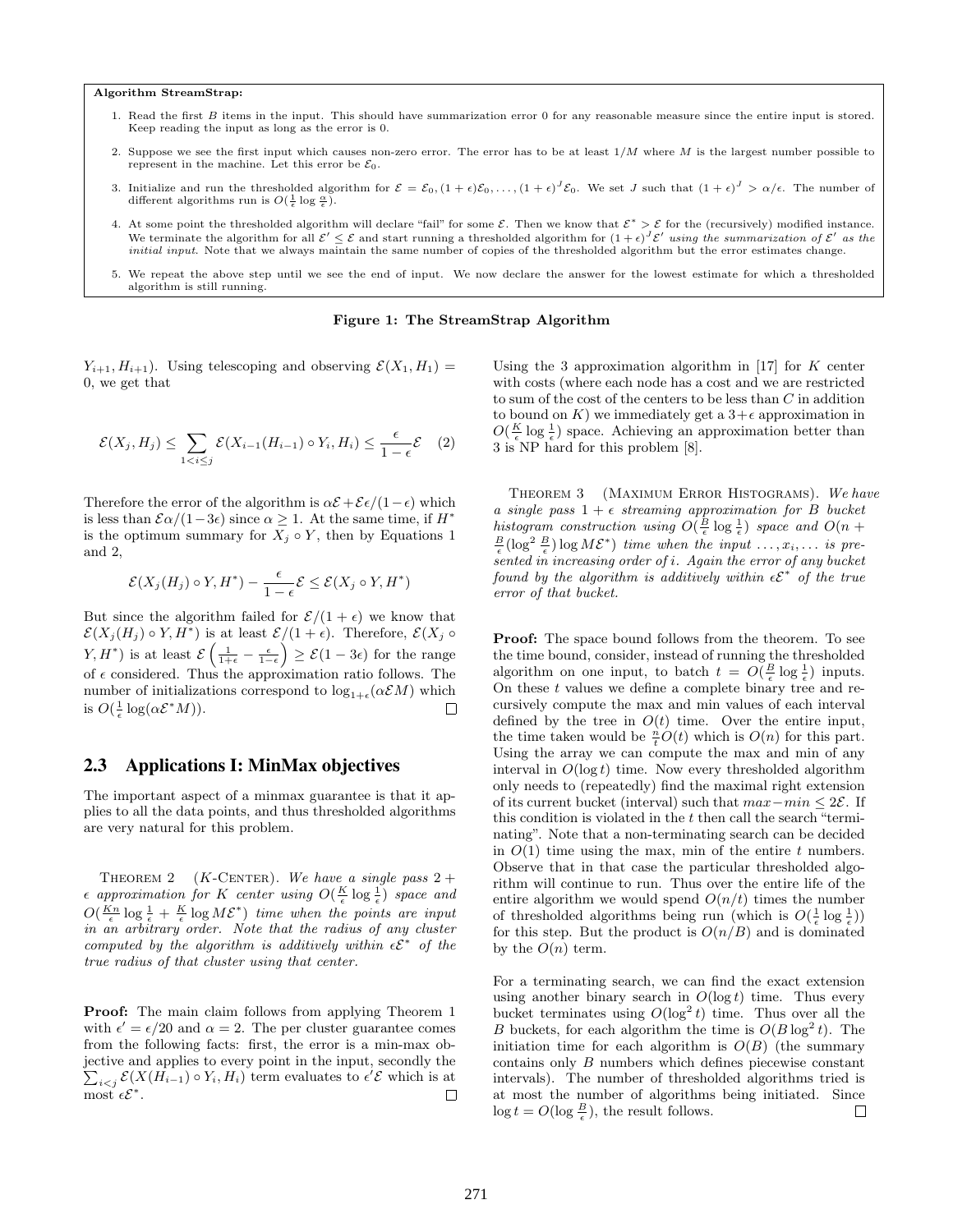## 2.4 Applications II: MinSum Objectives

The minsum variants of the summarization problems seek to minimize a sum over all the points. The well known VOPT histogram is the  $\ell_2$  variant of the maximum error objective and is a minsum (of squares) variant. The Kmedian problem is the minsum objective corresponding to the K-center problem.

We now focus on the VOPT histogram which seeks an  $H$ which minimizes  $||X - H||_2^2$ . The square root of the VOPT error is the  $\ell_2$  metric and satisfies the metric error property. Further a  $(1 + \epsilon)$  approximation of the square root gives a  $(1 + \epsilon)^2 < 1 + 3\epsilon$  approximation for small  $\epsilon$ . A summary which gives a  $(1 + \epsilon)$  approximation of the VOPT error also provides a  $(1 + \epsilon)$  approximation of the square root.

We note that the algorithm AHIST-B as detailed in Section 3.5 in [13] is a streaming  $(1 + \epsilon)$  approximation for the VOPT error. We will run two such algorithm as our thresholded algorithm assuming that the error is between  $[\mathcal{E}, B\mathcal{E}/\epsilon]$  and  $[B\mathcal{E}/\epsilon, B^2\mathcal{E}/\epsilon^2)$ . Once the first fails, we use the summary of that to initiate a thresholded algorithm for  $[B^2 \mathcal{E}/\epsilon^2, B^3 \mathcal{E}/\epsilon^3)$ . This geometric factor of  $B/\epsilon$  suffices for the telescoping sum in proof of Theorem 1. In the algorithms studied in [13], there was no upper bound to the error, but here we have an upper bound in the thresholding algorithm which limits the parameter  $\tau$  as descried in the AHIST-B algorithm<sup>2</sup> to be  $B/\epsilon + \log_{1+\epsilon/B} \frac{B}{\epsilon} = O(\frac{B}{\epsilon} \log \frac{B}{\epsilon})$ . This algorithm simultaneously tries to maintain approximate jbucket histograms for  $j < B$ . For each j it finds  $\tau$  "breakpoints" which determines the error of a bucket for the  $j+1$ bucket histogram.

We would set  $t = O(\frac{B^2}{\epsilon} \log \frac{B}{\epsilon})$  which is the target space bound, and corresponds to the number of items read in a batch. Again using  $O(t)$  space we compute the running sum and sum of squares for the intervals corresponding to the complete binary tree.

An easy analysis of the cost of terminating searches is  $O(\log t)$ evaluations of the error in a bucket is required to add a bucket. Each evaluation requires  $O(\tau)$  time. So over the B − 1 values of j the time taken is  $O(B\tau(\tau + \log t) \log t)$  =  $O(\frac{B^3}{\epsilon^2} \log^3 \frac{B}{\epsilon})$  for each thresholded algorithm. We have to run at most  $\log_{\frac{B}{\epsilon}} M \mathcal{E}^*$  such algorithms. This gives a running time of  $O(\frac{B^3}{\epsilon^2} (\log^2 \frac{B}{\epsilon}) \log M \mathcal{E}^*).$ 

The cost of non-terminating searches is  $O(1)$  time (after the sum and sum of squares arrays are set up) for each last bucket for each  $j$ – which translates to  $O(B_{\frac{n}{t}}^n) = O(\epsilon n/B)$ and is again dominated by the  $O(n)$  time to create the  $n/t$ arrays of sum and sum of squares. Thus,

THEOREM 4 (VOPT ERROR). We can compute a  $1+\epsilon$ 

approximation to the best B-bucket histogram for VOPT error using  $O(\frac{B^2}{\epsilon} \log \frac{B}{\epsilon})$  space and  $O(n + \frac{B^3}{\epsilon^2} (\log^2 \frac{B}{\epsilon}) \log M \mathcal{E}^*)$ time when the input  $\dots, x_i, \dots$  is presented in increasing order of i.

We now consider the K-median problem. Recall that the goal in this problem, given *n* points  $P = p_1, \ldots, p_n$ , is to identify K medians  $p_{i_1}, \ldots, p_{i_k}$  such that  $\sum_{x \in P} \min_{j \leq K} d(x, p_{i_j})$ is minimized.

The first  $O(1)$  approximation for the K-median problem for data streams using sublinear space was given by Guha et. al [14]. Based on Meyerson's [23] online facility location algorithm, Charikar et. al [7] gave a randomized  $O(1)$  approximation using  $O(K \log^2 n)$  space which succeeded with probability  $1 - 1/n^{\Omega(1)}$ . However the algorithm in [7] borrows the "doubling" argument from [6], and the approximation ratio is  $\beta + 2c(1+\beta)$  where  $\beta$  is large. In fact  $\beta$  satisfies  $\beta\gamma \geq 4+16\beta+17\gamma$  and  $\beta \geq 2c(1+\gamma)+\gamma$  where c is the best approximation algorithm for the K-median problem and  $\gamma$ can be chosen to satisfy the two conditions. Based on the result of Arya et. al [2]  $c = 3 + \epsilon$ . Inspection shows that  $\gamma > 16$  and minimizing  $\beta$  over the choices of  $\gamma$  gives  $\beta \geq 130$ . 130.

Using the framework here we were able to improve the 8 approximation in [6] to a  $2+\epsilon$  approximation. Applying the same ideas to the K-median problem reduces the parameter  $β$  to 4 +  $ε$ , as we show below. We note that this result is immediate if we lose a further factor of  $\frac{1}{\epsilon} \log(M\mathcal{E}^*)$  in space. The goal is to avoid dependence on  $M, \mathcal{E}^*$  (unfortunately the algorithm will depend on  $\log^2 n$ .

First, we observe that the K-median objective function satisfies the metric error property. We note that based on Lemma 1 in [7], Markov inequality and the union bound it follows that: claim:

Lemma 1. There exists a simple randomized algorithm such that with probability at least  $\epsilon$ , we produce a r-median solution whose objective is  $(1 + 2\epsilon)((4\mathcal{E}^* + L)$  where  $r \leq$  $\frac{k}{\epsilon}(1 + \log n)(1 + 4\mathcal{E}^*/L)$  and  $\mathcal{E}^*$  is the value of the best kmedian solution. This algorithm uses  $O(r)$  space.

Suppose we run  $O(\frac{1}{\epsilon} \log n)$  copies of the above procedure for  $L = \epsilon \mathcal{E}$  for an estimate  $\mathcal{E}$ . An individual copy fails if the number of medians exceed  $r$  or if the solution exceeds  $4(1+\epsilon)\mathcal{E}$ . Then if  $\mathcal{E} \leq \mathcal{E}^*/(1+\epsilon)$  then the probability of declaring failure is at most  $1/n^{\Omega(1)}$ . We can now run the StreamStrap algorithm (which will run  $O(\frac{1}{\epsilon} \log \frac{1}{\epsilon})$  copies of this) and we achieve:

Lemma 2. There exists a randomized algorithm such that the expected value of a r-median solution produced by the algorithm is  $4(1+\epsilon)\mathcal{E}^*$  where  $r \leq 4\frac{k}{\epsilon^2} \log n$  and  $\mathcal{E}^*$  is the value of the best k-median solution. This algorithm uses  $O(\frac{k}{\epsilon^3}(\log^2 n) \log \frac{1}{\epsilon})$  space and succeeds with probability 1 –  $1/n^{\Omega(1)}$ .

In essence, we show that we can achieve a  $\beta$  arbitrarily close to 4, similar to the statement we showed for the K-center

 $2$ These details are available in [13]. The analysis is however sharper than that of [13] since we will separate the terminating and non-terminating searches as in the analysis of maximum error which is novel in this paper.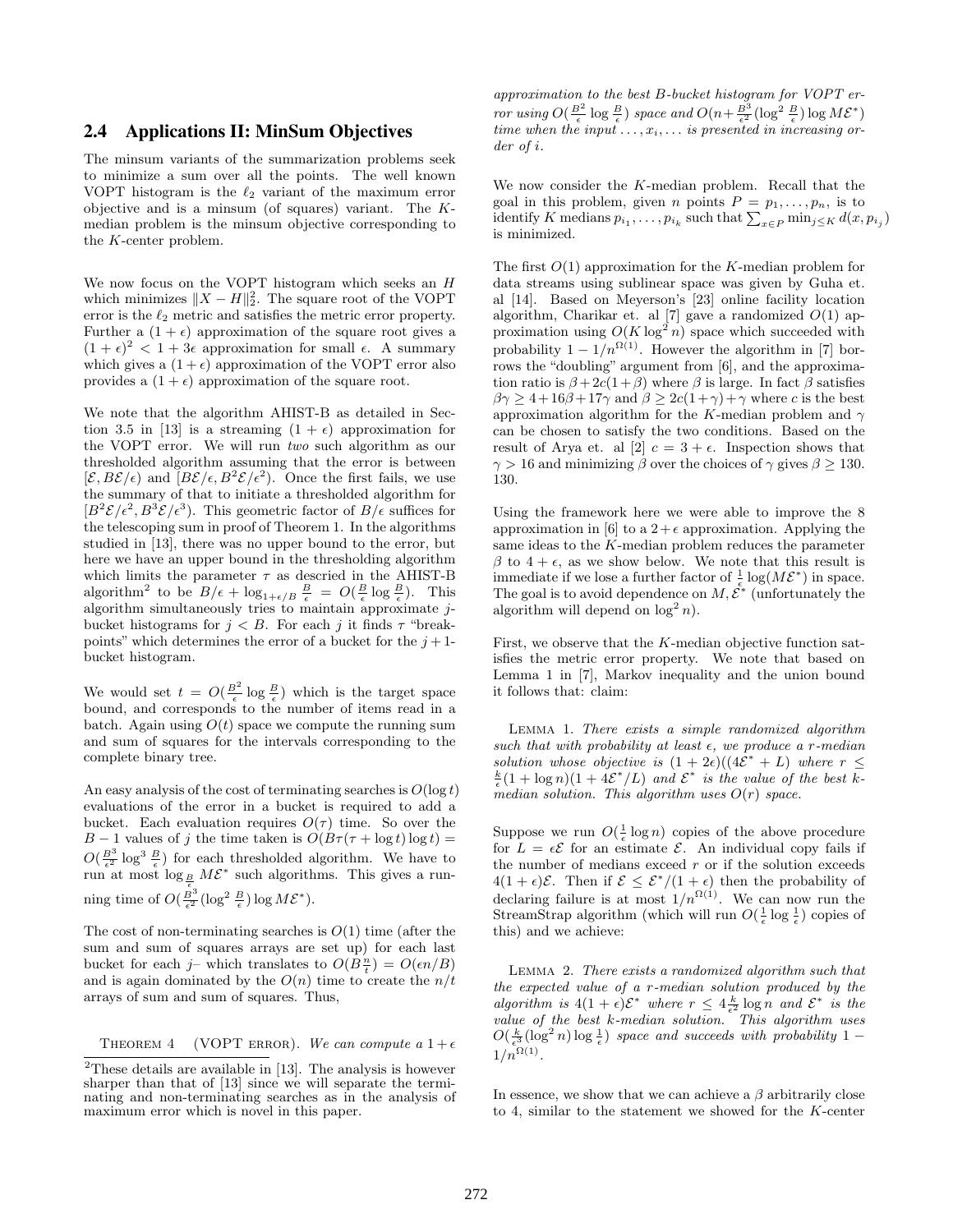problem. Note that the space bound matches [7] for any constant  $\epsilon$ , but the approximation factor is greatly improved, which was our goal.

THEOREM 5 ( $K$ -MEDIAN). There exists a randomized 34+  $\epsilon$  approximation for the K-median problem in the oracle dis $tance\ model\ in\ a\ data\ stream\ setting\ using\ O(\frac{k}{\epsilon^3}(\log^2 n)\log \frac{1}{\epsilon})$ space which succeeds with probability  $1 - 1/n^{\Omega(1)}$ .

# 3. LOWER BOUND FOR MAXIMUM ER-ROR HISTOGRAMS

We begin with the definition of the Indexing problem in communication complexity. Alice has a string  $\sigma \in \{0,1\}^n$  and Bob has an index  $1 \leq j \leq n$ . The goal is for Alice to send a single message to Bob such that Bob can compute the  $j^{th}$ bit  $\sigma_i$ . It is known that this requires Alice to send  $\Omega(n)$  bits [21]. We would reduce the Indexing problem to constructing a histogram – Alice would interpret her string as some numbers and start a histogram construction algorithm. At the end of her input she will send her memory state to Bob and Bob will continue the computation. A good approximation to the histogram problem will solve the indexing problem. Thus the memory state sent by Alice must be  $\Omega(n)$  bits, which gives us a lower bound of the space complexity of any streaming algorithm. Since the lower bound of indexing holds for randomized algorithms, the same proofs will translate to a lower bound for randomized algorithms. We start with a simple reduction.

THEOREM 6. Any  $(1+\epsilon)$  approximation for  $B = 2$  bucket histogram for maximum error, even when the input  $\dots, x_i', \dots$ is presented in increasing order of i', must use  $\Omega(1/\epsilon)$  bits of space.

Proof: Suppose we have a histogram algorithm which requires s space. Alice starts the histogram algorithm with the input 0. Then starting from  $i = 1$  if  $\sigma_i = 1$  she adds the number  $n + i$  to the stream. If  $\sigma_i = 0$  she does not add anything. In both cases she proceeds to the next  $i'$ . Note that the *i* and *i'* are different – then  $x_{i'}$  input corresponds to the *i*'-th bit which has value 1. At the end of  $i = n$  she sends the contents of her memory to Bob. Bob adds the number  $2(n+j)$ .

If  $\sigma_j = 1$  then the three numbers  $0, n + j, 2n + 2j$  have to be covered by two buckets and the error is at least  $\frac{1}{2}(n+j)$ . If however  $\sigma_j = 0$  then the error is no more than  $\frac{1}{2}(n+j-1)$ which corresponds to covering all numbers less or equal  $n +$  $j-1$  and all numbers greater or equal  $n+j+1$  by the two buckets. Suppose  $\epsilon = 1/(4n)$ . Then a  $(1+\epsilon)$  approximation separates the two cases since  $j \leq n$ ,

$$
(1+\frac{1}{4n})\frac{1}{2}(n+j-1) \le \frac{1}{2}(n+j)-\frac{1}{2}(1+\frac{1}{4n})+\frac{1}{4n}\frac{1}{2}2n < \frac{1}{2}(n+j)
$$

Thus a  $(1 + \epsilon)$  approximation will reveal  $\sigma_i$  and therefore s must be at least  $\Omega(n) = \Omega(\frac{1}{\epsilon}).$  $\Box$ 

The above leaves open the possibility that there is an algorithm possible with space  $O(B + \frac{1}{\epsilon})$ . This is ruled out by

the next lower bound. However we use the natural requirement of summarization that each bucket be approximated to additive  $\epsilon$  times the optimum error. All upper bound algorithms satisfy this criterion.

THEOREM 7. For all  $\epsilon \leq 1/(40B)$ , any  $(1+\epsilon)$  approximation for B bucket histogram for maximum error, which also approximates the error of each bucket within additive  $\epsilon$ times the optimum error must use  $\Omega(\frac{B}{\epsilon \log \frac{B}{\epsilon}})$  bits of space, even when the input  $\dots, x_i', \dots$  is presented in increasing or $der of i'.$ 

**Proof:** Let  $t, r$  be integers such that  $t > 2r$ . Let  $S_i =$  ${a(t+i)|a(t+i) < 2rt}$  and a is a positive integer}. Observe that for  $i, i' < t$ , such that  $t + i, t + i'$  are coprime (do not share a common factor), the sets  $S_i, S_{i'}$  are disjoint and  $2r > |S_i| \geq r$ . Now, using the prime number theorem, there are  $\Theta(t/\log t)$  primes between t and 2t for large t. Thus  $S = \bigcup_{0 \leq i < t} S_i$  is of size  $n = \Omega(rt / \log t)$ . Let the numbers in S be denoted by  $T_1, T_2, \ldots, T_n$ .

Again we reduce indexing to the histogram construction. Assume we have a good histogram algorithm. Alice with her string  $\sigma$ , now starts with 1/4 and adds  $T_i - \frac{1}{2}, T_i + \frac{1}{2}$  if  $\sigma_i = 0$  and adds  $T_i - \frac{1}{4}$ ,  $T_i + \frac{1}{4}$ . She sends the memory state to Bob. Bob computes an  $i_0$  such that  $T_j$  belongs to  $S_{i_0}$ . Bob can also compute  $T_n$ . For each element u of the form  $a(t+i_0)$  such that  $T_n < u < 2r(t+i_0)$  he adds  $u - \frac{1}{4}$ ,  $u + \frac{1}{4}$ . He finally adds  $2r(t + i_0) - 1/4$ . The input is interpreted as a sequence  $\dots, x_{i'}, \dots$  in increasing order of i'.

Set  $B = 2r$ . Then there exists a 2r bucket histogram which uses the buckets  $[1/4, t + i_0 - 1/4], [t + i_0 + \frac{1}{4}, 2(t + i_0) \frac{1}{4}$ ,...,  $[(2r-1)(t+i_0)+\frac{1}{4}, 2r(t+i_0)-\frac{1}{4}]$ . We are willfully ignoring the 0/1 settings for this case. The error therefore is at most  $\frac{1}{2}(t + i_0 - \frac{1}{2})$ . Any other histogram either contains a bucket spanning two multiple of  $t + i_0$  or contains  $t + i_0$ in the interval corresponding to the first bucket or contains  $(2r-1)(t + i_0)$  in the interval corresponding to the last bucket. Thus the the error will be at least  $\frac{1}{2}(t + i_0 - \frac{1}{4})$ .

Now if we are guaranteed a  $1 + \epsilon$  approximation with  $\epsilon =$  $1/(20t)$  (which ensures the range of  $\epsilon$  in the theorem statement) then

$$
(1+\epsilon)\frac{1}{2}(t+i_0-\frac{1}{2}) < \frac{1}{2}(t+i_0-\frac{1}{4}) + \frac{1}{2}\epsilon(t+i_0) - \frac{1}{8}
$$
\n
$$
\langle \frac{1}{2}(t+i_0-\frac{1}{4}) + \frac{1}{2}\frac{1}{20t}2t - \frac{1}{8} < \frac{1}{2}(t+i_0-\frac{1}{4})
$$

Therefore any  $(1 + \epsilon)$  forces the bucket boundaries to begin or end around multiples of  $t + i_0$ .

We each bucket has to be approximated well. Therefore if we use  $T_j - \frac{1}{4}$  instead of  $T_j - \frac{1}{2}$  or  $T_j + \frac{1}{4}$  instead of  $T_j + \frac{1}{2}$  then the error would be at least  $\frac{1}{2}$  $\frac{1}{4}$  =  $\frac{1}{8}$  But the allowed error is  $\epsilon \frac{1}{2}(t + i_0 - \frac{1}{2}) < \frac{1}{20t} \frac{1}{2} 2t < \frac{1}{8}$ . Therefore the approximation of the particular bucket which contains the endpoint corresponding to j will reveal  $\sigma_j$ , and solve the indexing problem. Therefore the space requirement is  $\Omega(n) = \Omega(\frac{B}{\epsilon \log \frac{B}{\epsilon}})$ .  $\Box$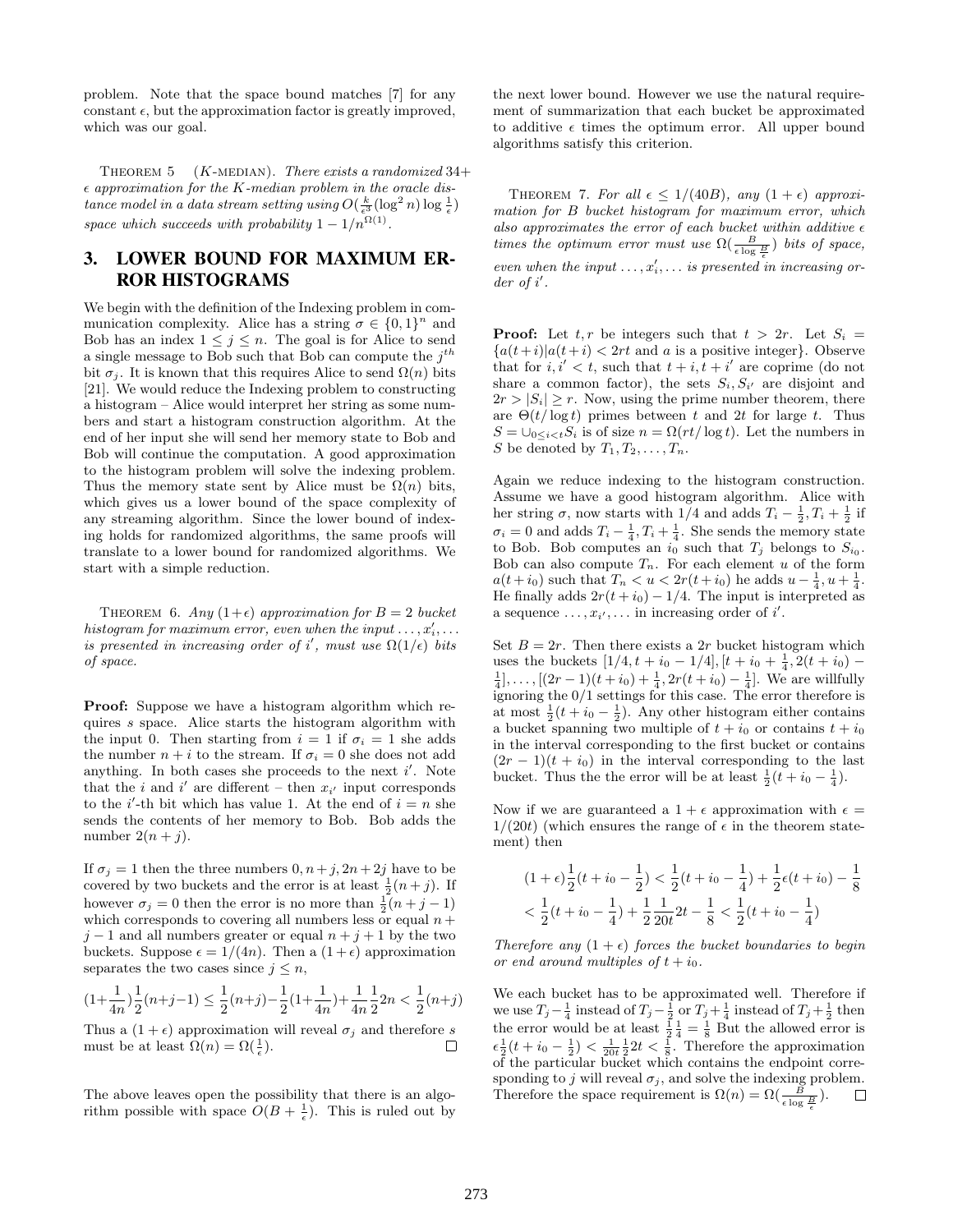# 4. LOWER BOUNDS FOR K-CENTER IN THE ORACLE DISTANCE MODEL

Let us recall the oracle distance model we are considering in this paper. There is a distance evaluation function or an "oracle", which when provided with two point  $p, q$  return only the distance  $d(p, q)$ . The oracle model has to store the individual points in their entirety, to be able to invoke the oracle. Thus the measure of space used by any algorithm will be the number of points stored. The fundamental assumption in this model is that the algorithm cannot "create" any point which is not in the input. This separates arbitrary metric spaces from geometric spaces, and we will see a direct effect of this soon. In the remainder of the section we will provide lower bounds for single pass deterministic algorithms.

The roadmap: We will first provide the algorithm with a lot of input points and the algorithm will be forced to forget a majority of these points. Based on these forgotten points we will adversarially (this is where we use the fact that the algorithm is deterministic) choose a further set of points and force the algorithm to remember all these new points.

THEOREM 8. A single pass deterministic streaming algorithm in the oracle distance model for  $\epsilon = \Theta(K)$  that simultaneously provides a  $2 + \epsilon$  approximation for the K-center problem as well as a bound on the radius of each cluster within an additive  $\epsilon$  times the optimum radius must store  $\Omega(K^2)$  points for some input.

**Proof:** Let  $K = t + r$ ,  $\epsilon = 1/(8t)$  and  $t = 8r$ . Consider a set of points  $P = \{p_{uv} | 1 \le u \le t \text{ and } 1 \le v \le r\}.$ 

We first provide the points  $P_0$  corresponding to  $1 \le u \le t/2$ . The distance between  $p_{uv}, p_{gh}$  is defined as (assume wlog  $u \ge g$ ): If  $u = g$  (and  $h \ne v$ ) the distance is  $\frac{3}{2}$ . Otherwise if  $h = v$  then the distance is  $\frac{3}{2} + \frac{u}{2t}$ . Otherwise the distance is  $\frac{9}{4}$ . We can verify that this is a metric.

Suppose the algorithm remembers a set  $T_1$  of points,  $T_1 \leq$  $tr/100$ . Define a column to be "sparse" if at least  $2r$  points from this column has been forgotten. A column is "dense" otherwise. Now  $t - 2r \geq \frac{3t}{4}$ . The number of dense columns is therefore at most  $r/75$ . Therefore  $74r/75$  columns are sparse. Let this set of columns be S.

We now provide the points  $P_1 = \{p_{uv} | t/2 < u \leq t \text{ and } v \in$ S}. Note that we do not have to specify the distances between the points in  $P_1$  and  $P_0 \backslash T_1$ . Otherwise for  $p_{gh}, p_{uv} \in T_1 \cup P_1$ the distances are given by the same set of conditions that determine the distance between  $P_0$  above. At the end of this phase the algorithm remembers a point set  $T_2$ .

We now choose a  $j : t/2 < j \leq t$ . We add r special points  ${a_i}$  such that distance from  $a_i$  to any  $p_{uv}$  is  $\frac{9}{4}$  if  $i \neq v$ . If  $v \notin S$  the distance of  $a_v$  to all  $p_{uv}$  (note  $u \le t/2$ ) is  $\frac{3}{4} + \frac{j}{4t}$ . If  $v \in S$  then the distance of  $a_v, p_{uv}$  is: if  $u \leq j$  then it is  $\frac{3}{4} + \frac{j}{4t}$  else it is  $\frac{3}{2} + \frac{u}{2t}$ .

We next introduce  $t - j$  special points  ${b_g | g > j}$  such that distance from  $b_g$  to any  $p_{uv}$  where  $u \neq g$  is  $\frac{9}{4}$ . If  $g = u$  (then

 $v \in S$ ) then it is  $\frac{3}{4}$ . Finally we introduce j "faraway" points which are at distance 10 from every other point.

Supposing a  $p_{gh} \in P_0 \setminus T_1$  behaved exactly the same as a  $p_{uv} \in T_1$ , in its distance to  $a_i$ , and in particular  $a_h$ . Then there is a clustering with centers  ${a_i} \cup {b_g}$  and the faraway points, with radius  $R = \frac{3}{4} + \frac{j}{4t}$ . The algorithm does not know this, but cannot rule this possibility out – hence it must provide a solution with radius  $(2+\epsilon)R < \frac{9}{4}$ . But the distance between a  $p_{gh} \in P_0 \setminus T_1$  and  $a_h$  can also be  $\frac{9}{4}$  (without conflicting the metric property since  $\frac{9}{4} \leq \frac{3}{4} + (\cdots) + \frac{3}{2} + (\cdots)$ for the shortest path from  $a_h$ ). Therefore none of the  $a_h$  can be used as centers in the solution of the algorithm.

Further the points in row  $g \geq j+1$  are at a distance  $\frac{3}{2}$  +  $\frac{j+1}{4t}$  from points in any other row – and this is larger than  $(2 + \epsilon)(\frac{3}{4} + \frac{j}{4t})$ . Thus every such row must have a different center (which can be at  $b_q$ ). Also the faraway points must have a center by themselves. This leaves exactly  $r$  centers. Consider  $a_v, a_h$ ; there is no point which is within distance  $(2 + \epsilon)R$  from both. Therefore each  $a_v$  must be covered by a separate center which is either  $a_v$  or some  $p_{uv}$ . But we have already shown that none of the  $a_v$  can be used as a center by the algorithm. Therefore the algorithm must use r centers corresponding to some  $p_{uv}$ .

Let us now focus on  $v \in S$ . The algorithm cannot use a center  $p_{uv}$  which is in  $P_0 \setminus T_1$ . If it did, it would not account for the possibility that the distance to a point forgotten in this column is  $\frac{9}{4}$  (shortest path from  $p_{uv}$  through any other  $p_{gv}$  will be more than  $\frac{3}{2} + (\cdots) + \frac{3}{2} + (\cdots)$ . A point in  $P_0 \setminus T_1$  may be covered by a center in the same row but – since a sparse column has at least 2r forgotten points and we only have  $r$  centers which are free, at most  $r$  of these points can be covered by a center in the same row. Therefore for all  $v \in S$  the center must be a point  $p_{uv}$  with  $u \leq t/2$ . But then the algorithm must remember  $p_{j\nu}$  because  $p_{j\nu}$  is the farthest point from  $p_{uv}$  in this cluster and  $p_{jv}$  cannot be covered in any other way and the next farthest point is at least  $\epsilon R$  distance away. That means  $p_{j\nu} \in T_2$ .

We now make the final observation that in the above,  $j$  was fixed after  $T_2$  was fixed. Therefore unless  $T_2$  contained all  $p_{jv}$  for  $t \geq j > t/2, v \in S$  we can always find a j which breaks the clustering guarantee of the algorithm. Thus we arrive at a contradiction that we stored less than  $tr/100$ points in  $T_1$ . This shows that  $\Omega(K^2)$  points are needed.  $\Box$ 

The above shows that the  $O(\frac{K}{\epsilon} \log \frac{1}{\epsilon})$  is almost the best possible space general bound which holds for all  $K$ ,  $\epsilon$ . We believe that Theorem 8 generalizes to all  $\epsilon, K$  and leave that question open. Another important open question is the status of randomized algorithms, namely, is it possible to have a 2 approximation for the K-center problem using  $o(n)$  space? Although we know that it is NP-Hard to approximate the Kcenter problem better than factor 2, we can show a stronger result in the space bounded scenario.

THEOREM 9 (RANDOMIZED K-CENTER). Any randomized algorithm that provides an approximation ratio better than 2 for the 1-center problem in the oracle distance model